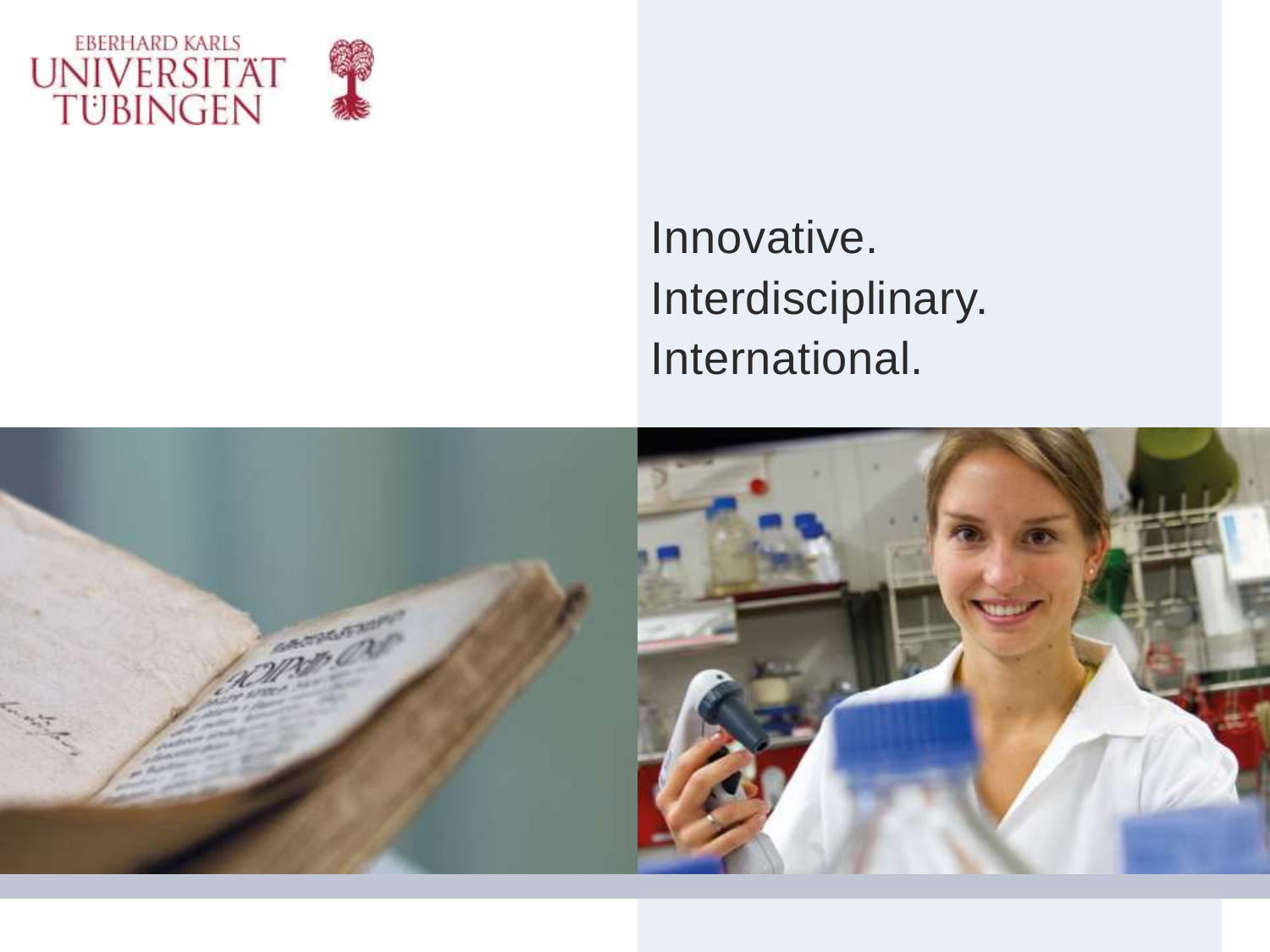



1453 Renaissance in Italy 1492 Columbus reaches the New World 1495 Leonardo da Vinci: "The Last Supper" 1498 Vasco da Gama: Sea route to India 1509 Copernicus: Heliocentric theory 1517 Martin Luther: Protestant Reformation University of Tübingen established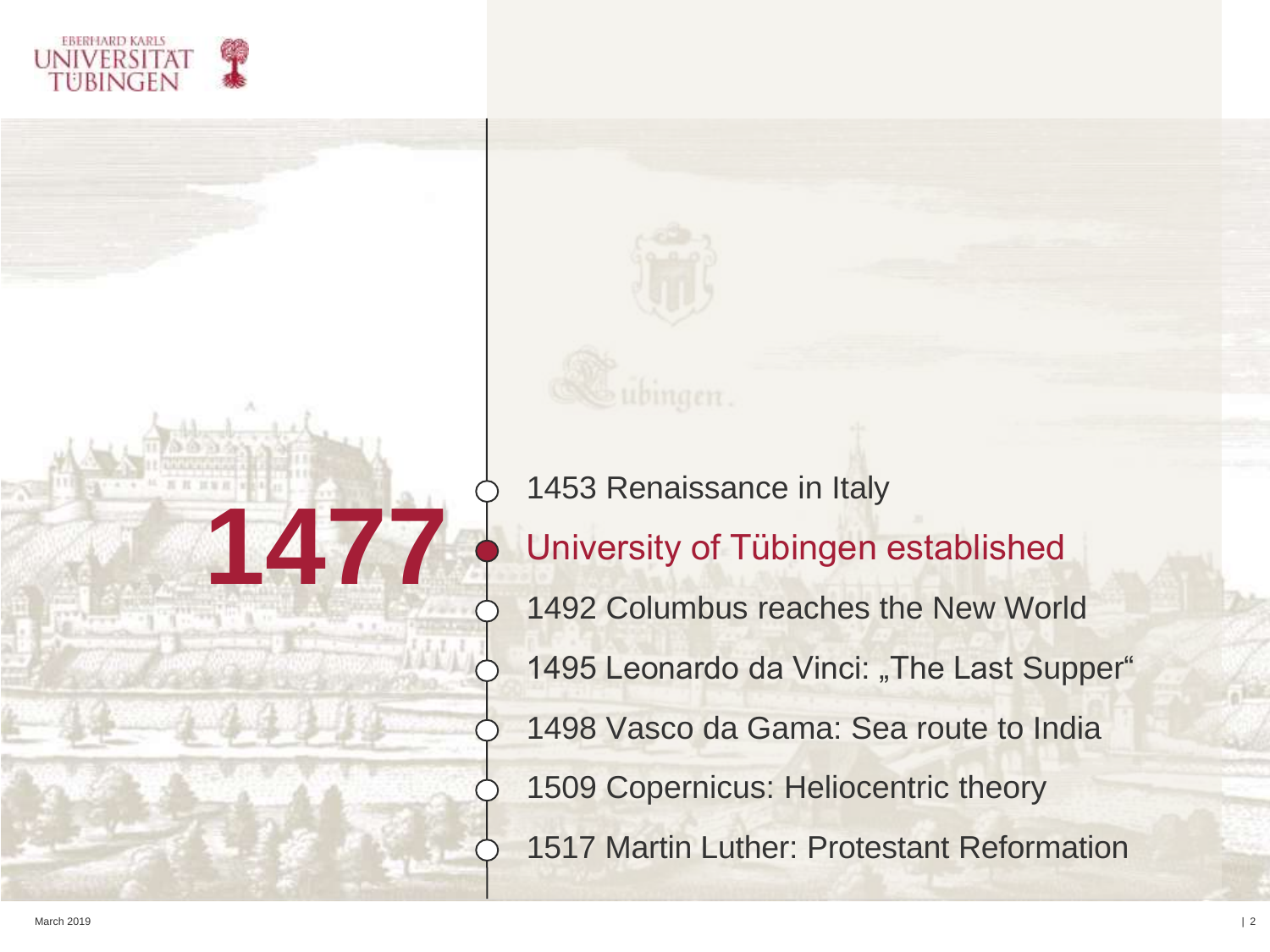

## Famous alumni



Johannes Kepler Astronomer

G.W.F. Hegel Philosopher

Friedrich Miescher Physician and biologist

Ferdinand Braun Physicist

Alois Alzheimer Psychiatrist, neuropathologist

Joseph Ratzinger Theologian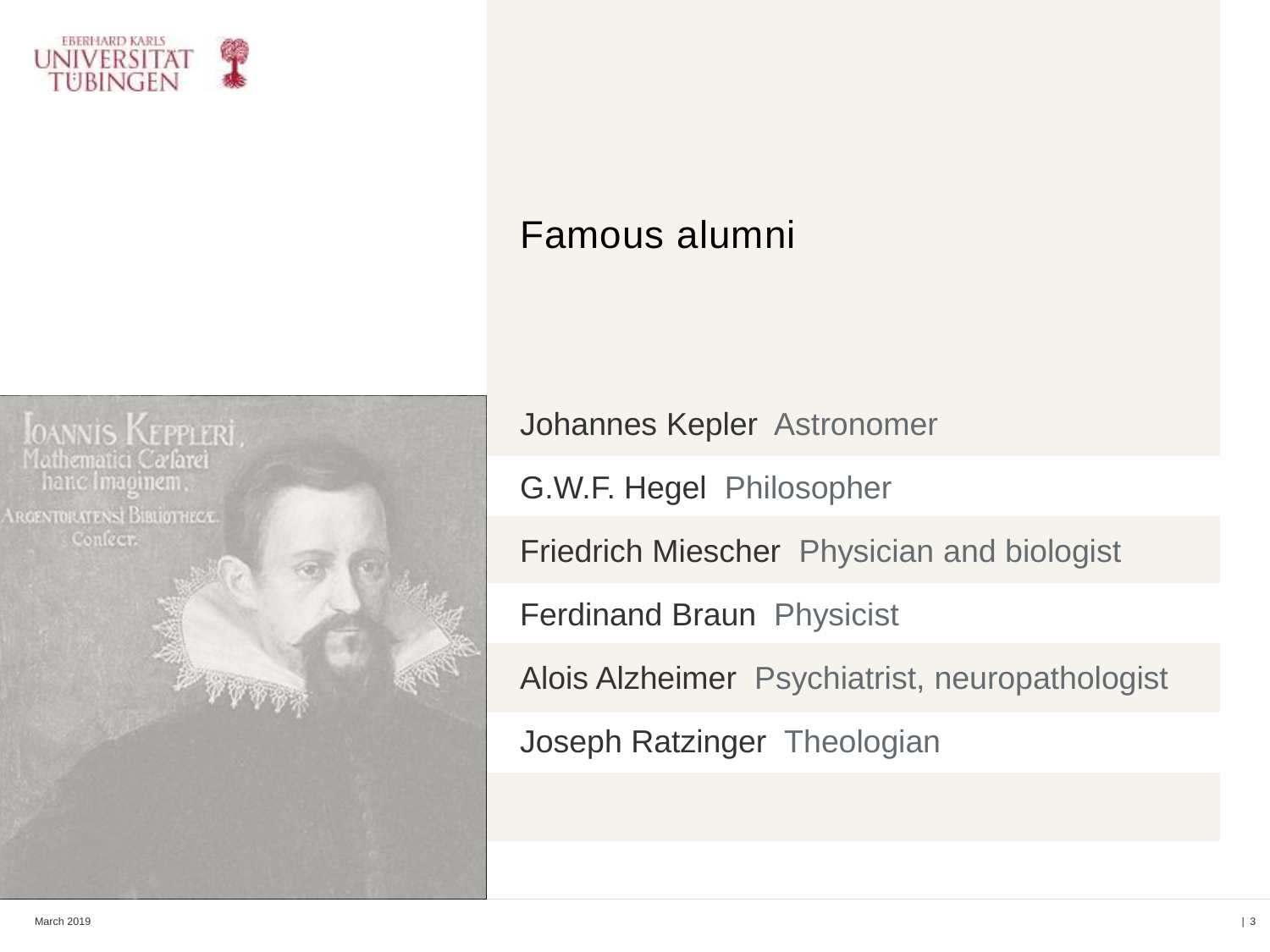

## 11 Nobel Laureates ... nurtured by the University of Tübingen

| 1999 | Günter Blobel Medicine                      |
|------|---------------------------------------------|
| 1995 | <b>Christiane Nüsslein-Volhard Medicine</b> |
| 1991 | <b>Bert Sakmann Medicine</b>                |
| 1988 | <b>Hartmut Michel Chemistry</b>             |
| 1979 | <b>Georg Wittig Chemistry</b>               |
| 1967 | <b>Hans Bethe Physics</b>                   |
| 1939 | <b>Adolf Butenandt Chemistry</b>            |
| 1923 | <b>Fritz Pregl Chemistry</b>                |
| 1909 | <b>Ferdinand Braun Physics</b>              |
| 1907 | <b>Eduard Buchner Chemistry</b>             |
| 1904 | <b>William Ramsey Chemistry</b>             |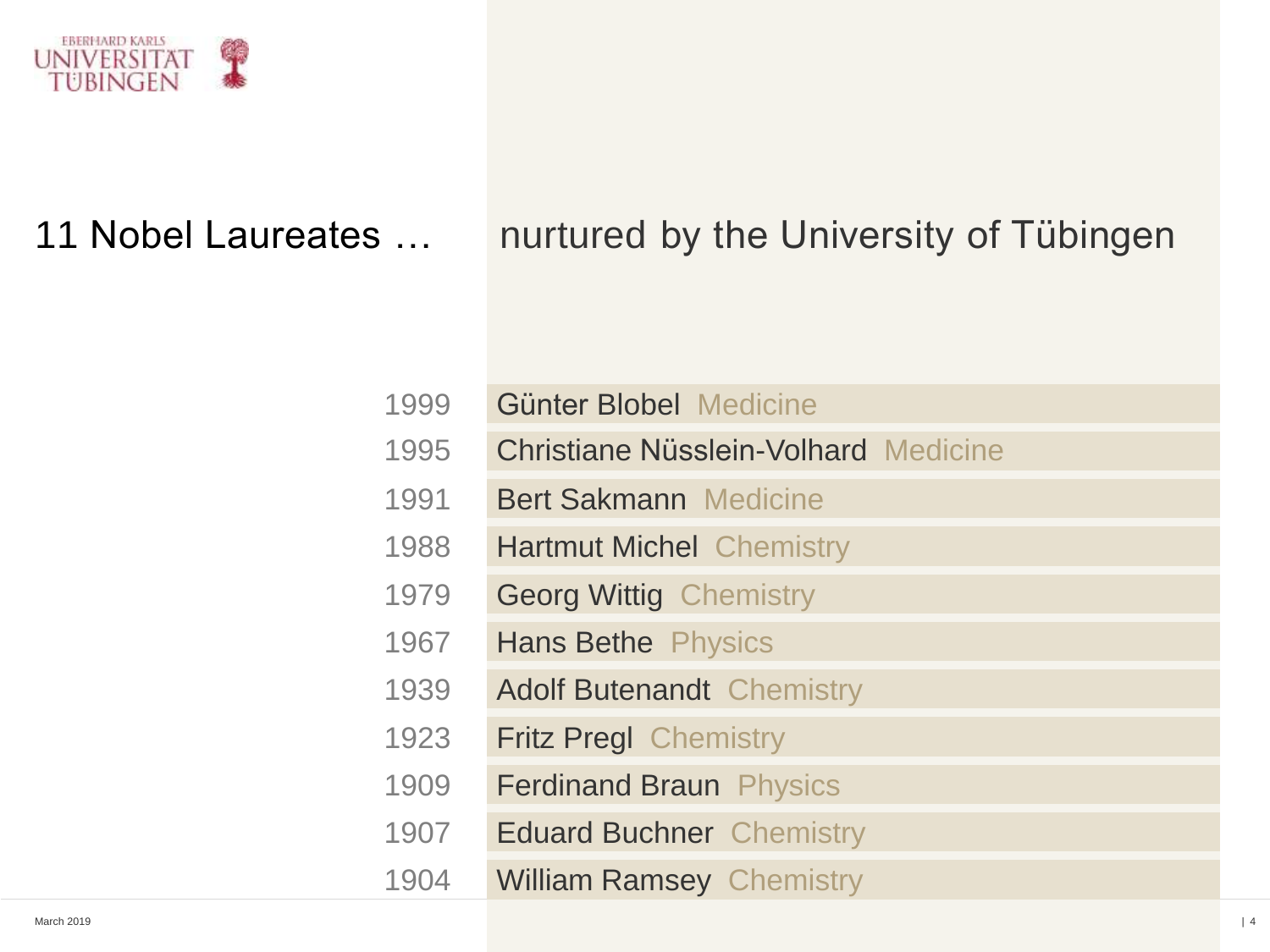

## Tübingen Campuses

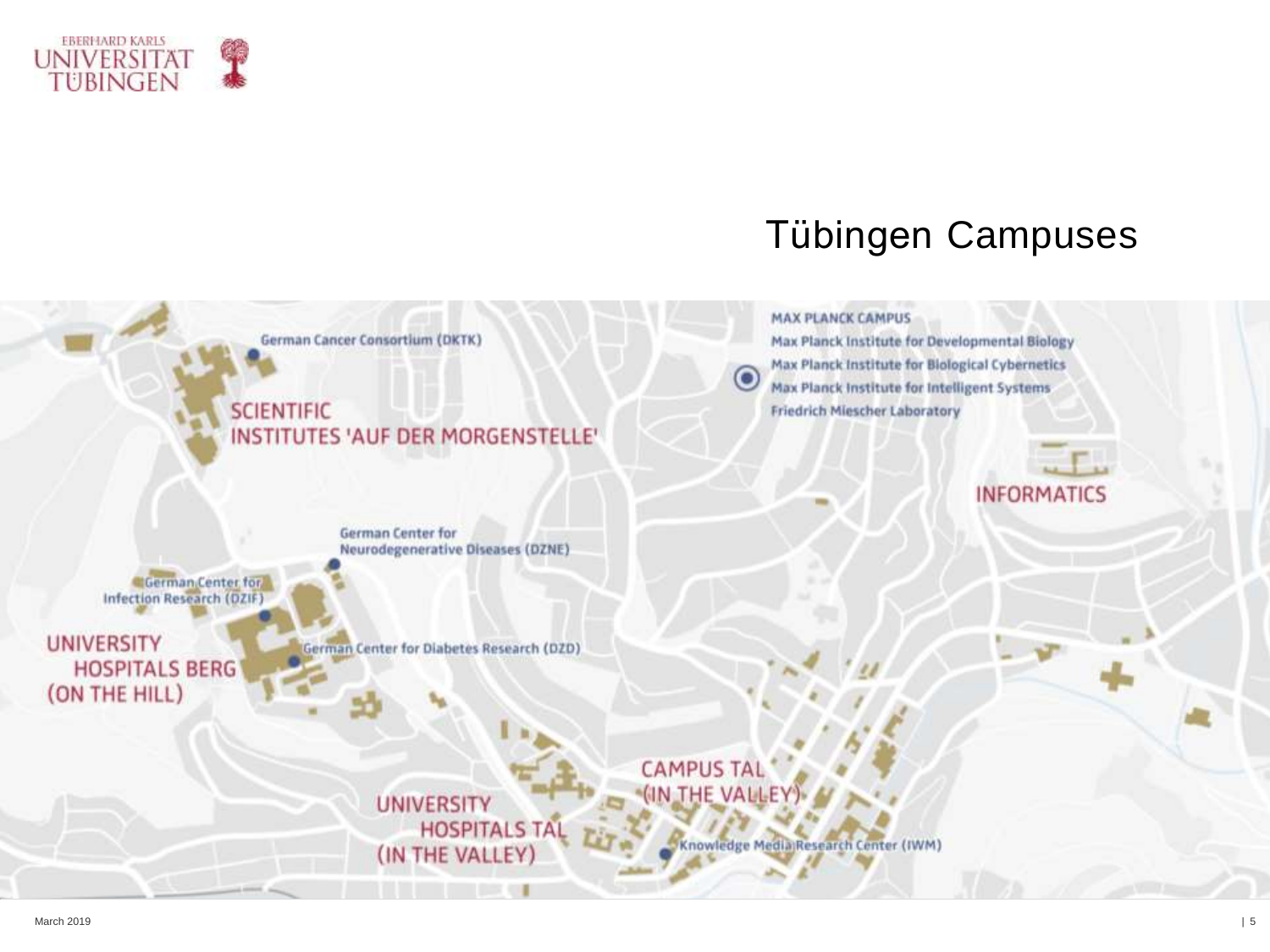

## University structure

|            | The President's Office               |
|------------|--------------------------------------|
|            |                                      |
| Faculty of | <b>Protestant Theology</b>           |
|            | <b>Catholic Theology</b>             |
|            | Law                                  |
|            | <b>Medicine</b>                      |
|            | <b>Humanities</b>                    |
|            | <b>Economics and Social Sciences</b> |
|            | <b>Science</b>                       |
| Center for | <b>Islamic Theology</b>              |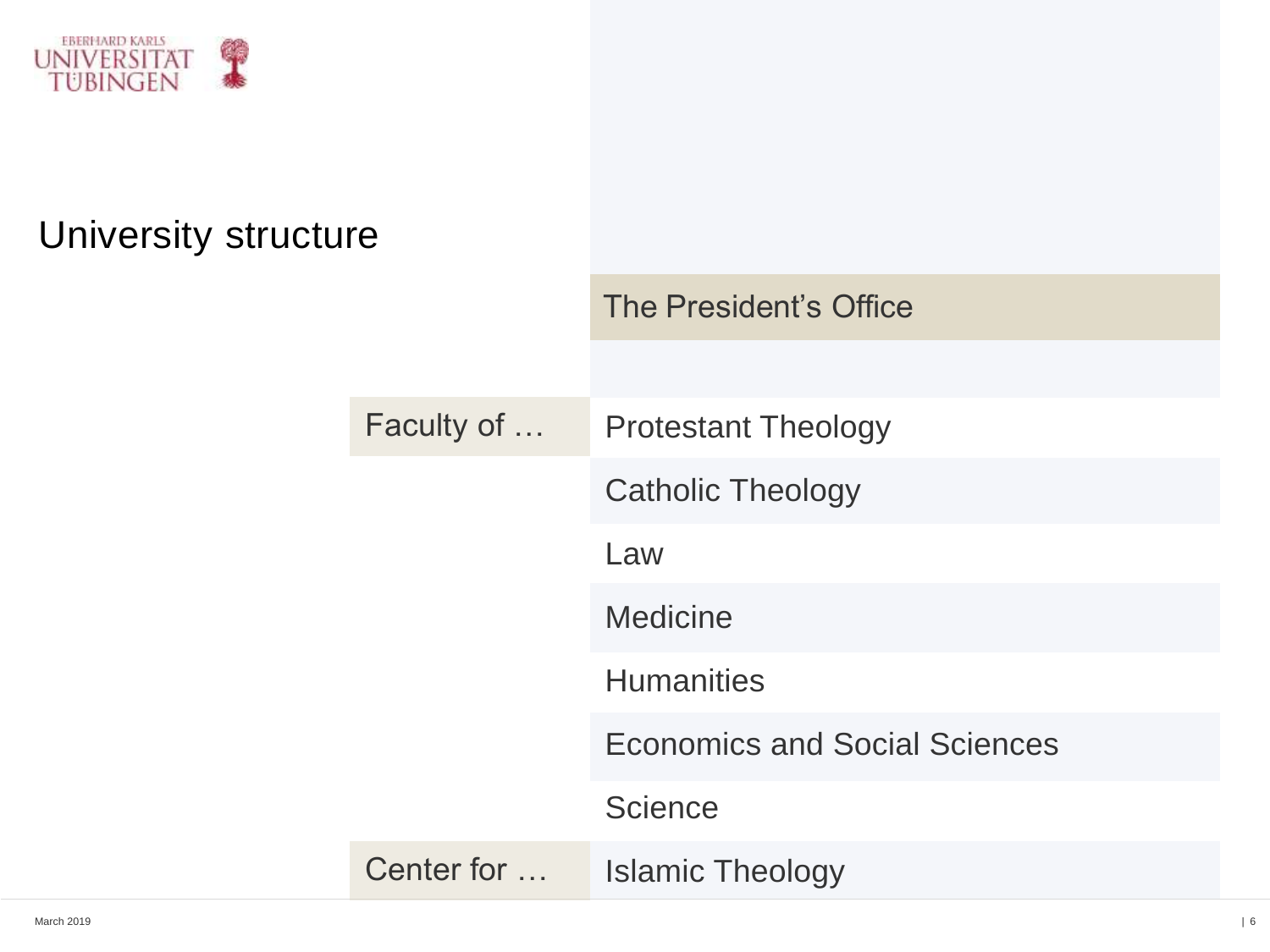

### Core research



#### **Neuroscience**

Artificial Intelligence and Machine Learning

Plant Molecular Biology

Translational Immunology and Cancer Research

Microbiology and Infection Research

Human Evolution and Archaeology

Language and Cognition

Education and Media

Geoscience and Environmental Science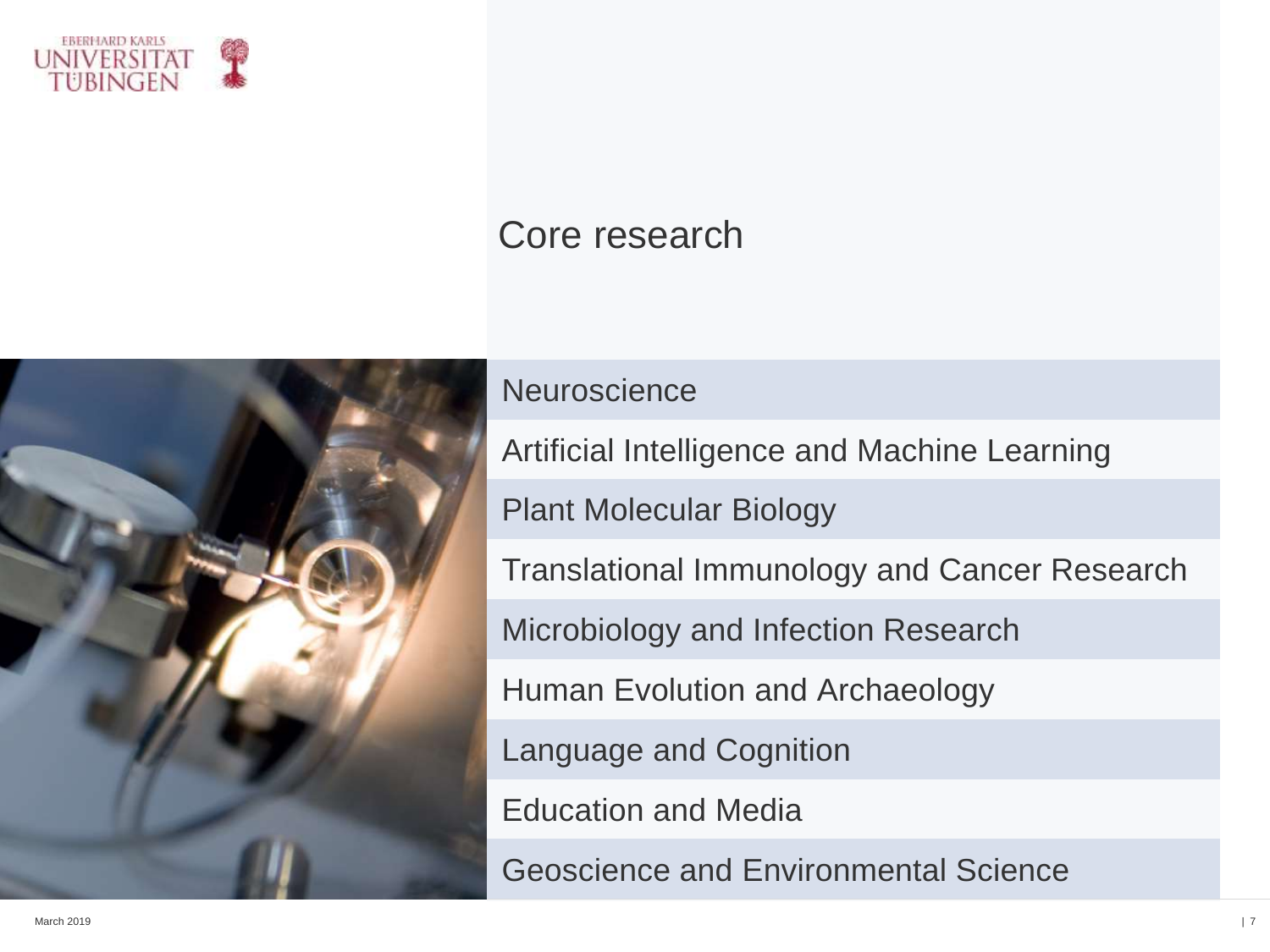

Research at the University of Tübingen (sample)

7 collaborative research centers (SFB)

5 transregional collaborative research centers (TR SFB)

8 research training groups funded by the German Research Foundation (DFG)

- 257 projects in the 7th European Framework Program and Horizon 2020 including …
- 24 ERC Starting Grants
- 6 ERC Consolidator Grants
- **ERC Advanced Grants**
- 2 ERC Proof of Concept
- **ERC Synergy Grant**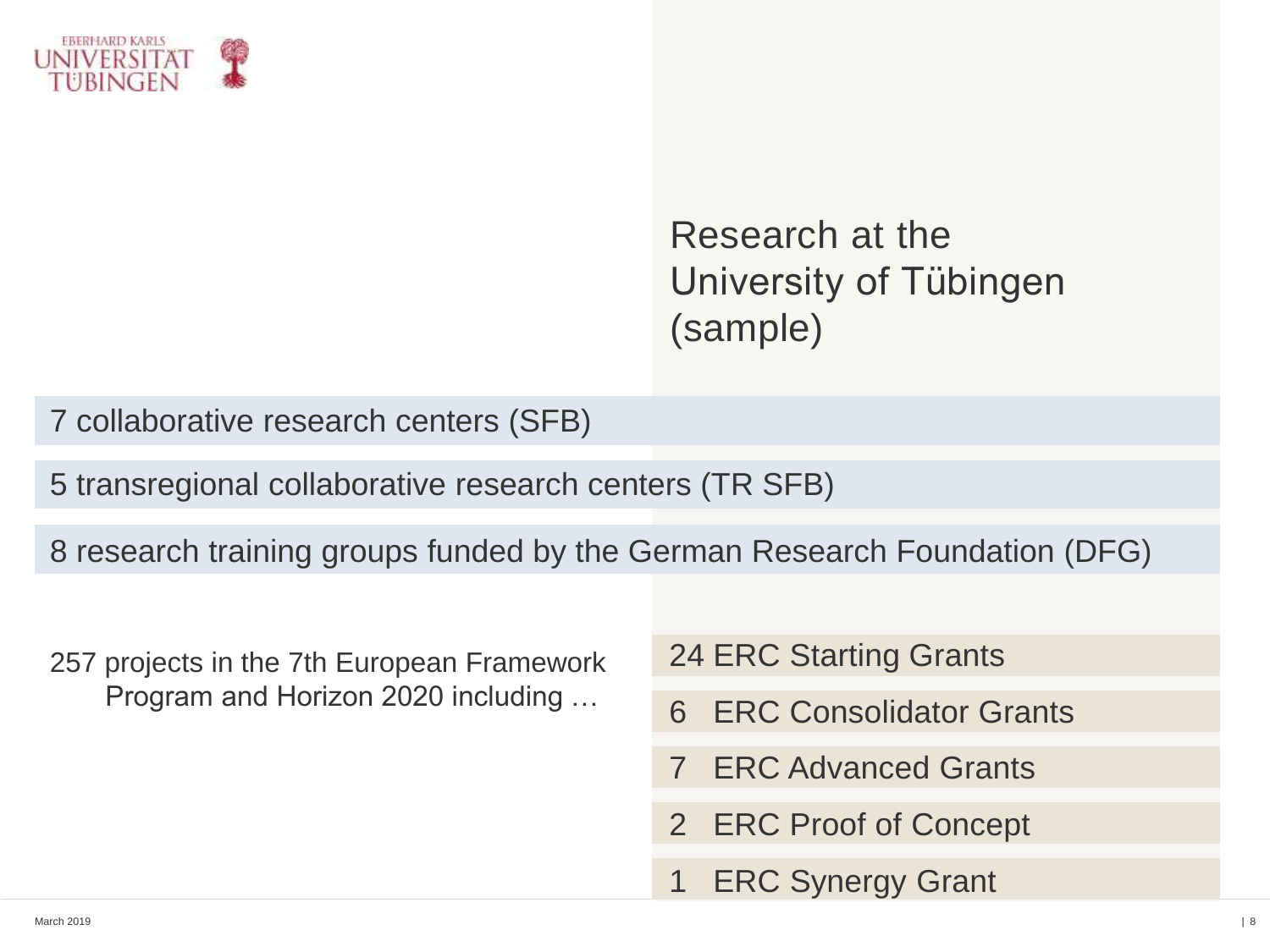

| Degree programs                        |  |
|----------------------------------------|--|
| Over 330 degree programs, 130 subjects |  |

Innovative e. g. Machine Learning, Medical Technology, Molecular Medicine, Geoecology, Nano-Science, Media Informatics, Sport Management, Islamic Theology

International e. g. Neurological and Behavioral Sciences, Applied Environmental and Geosciences, Computational Linguistics, International Economics and Business Administration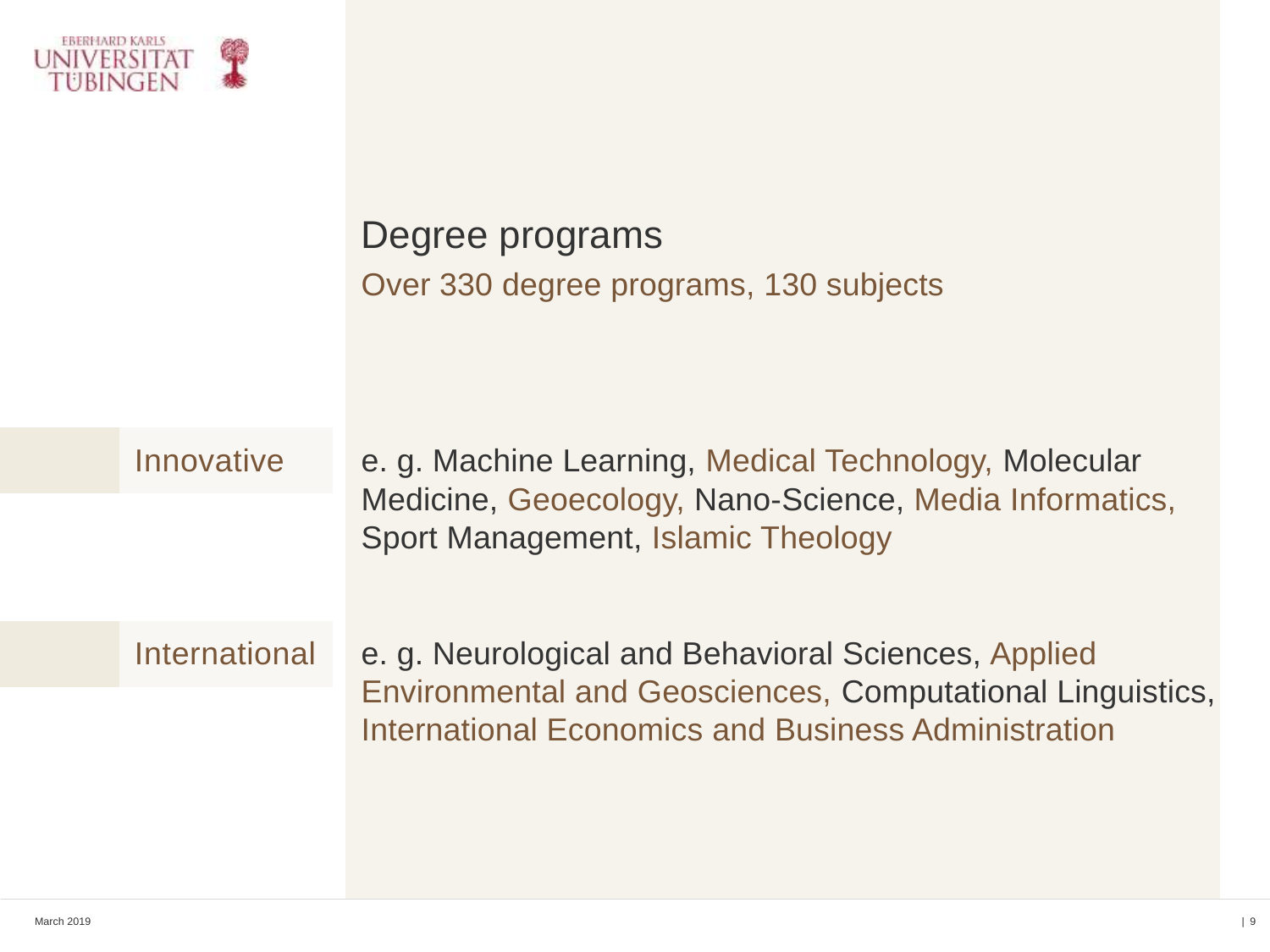



## International partners

#### North America

116 partners in Canada and the USA

#### Latin America

25 partners in Argentina, Brazil, Chile, Colombia, Ecuador, Mexico, Peru, Uruguay and Venezuela

Europe 336 partners in almost all European countries

#### **Africa**

13 partners in Botswana, Egypt, Gabon, Rwanda, Senegal, South Africa, Togo and Uganda

### Asia

41 partners in various Asian countries, among them China, India, Japan, Korea, Thailand and **Taiwan** 

### **Oceania**

10 partners in Australia, Fiji and New Zealand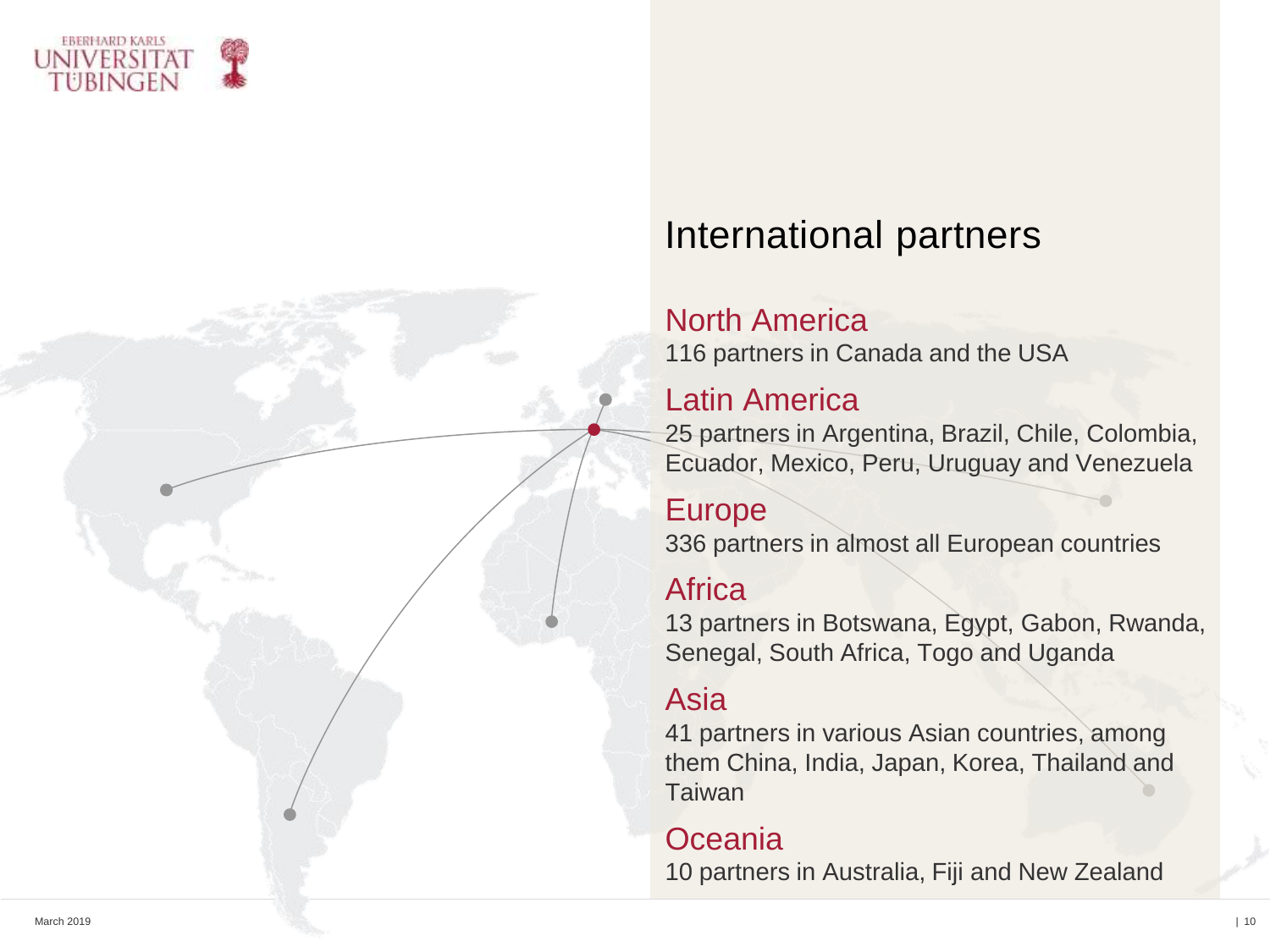

## Student numbers

| Winter semester 2018/19       |        |
|-------------------------------|--------|
| <b>All students</b>           | 27,565 |
| Female                        | 16,147 |
| New enrollments               | 5,319  |
| <b>International students</b> | 3,924  |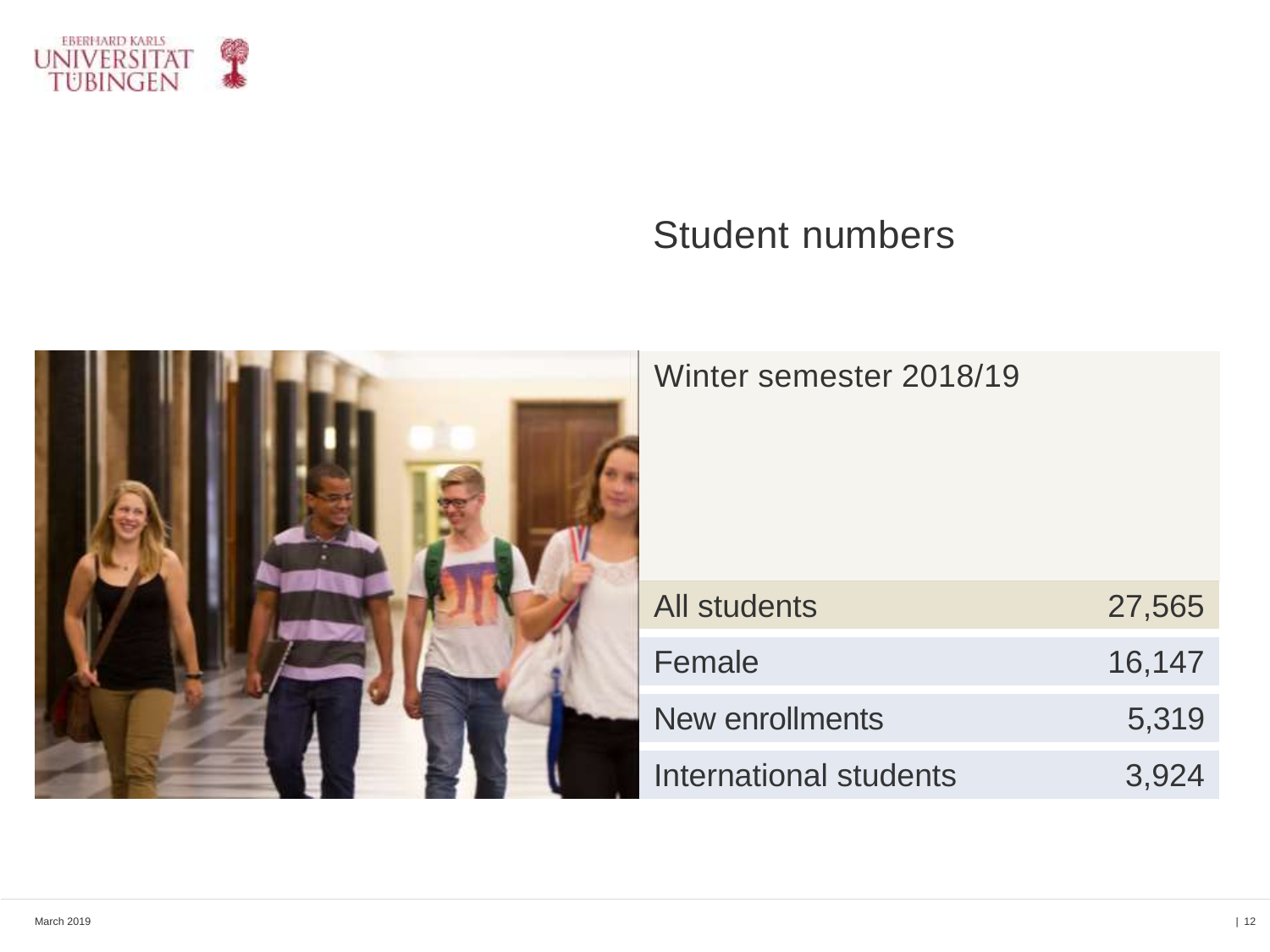

## The Excellence Initiative and the Excellence Strategy at the University of Tübingen

| Excellence Initiative 2012-2019: | <b>Institutional Strategy</b>            |
|----------------------------------|------------------------------------------|
|                                  | Graduate School LEAD (education science) |
|                                  | Cluster of Excellence CIN (neuroscience) |
|                                  |                                          |
| Excellence Strategy 2019-2025:   | <b>Machine learning</b>                  |
|                                  | Infection research                       |
|                                  | Cancer research                          |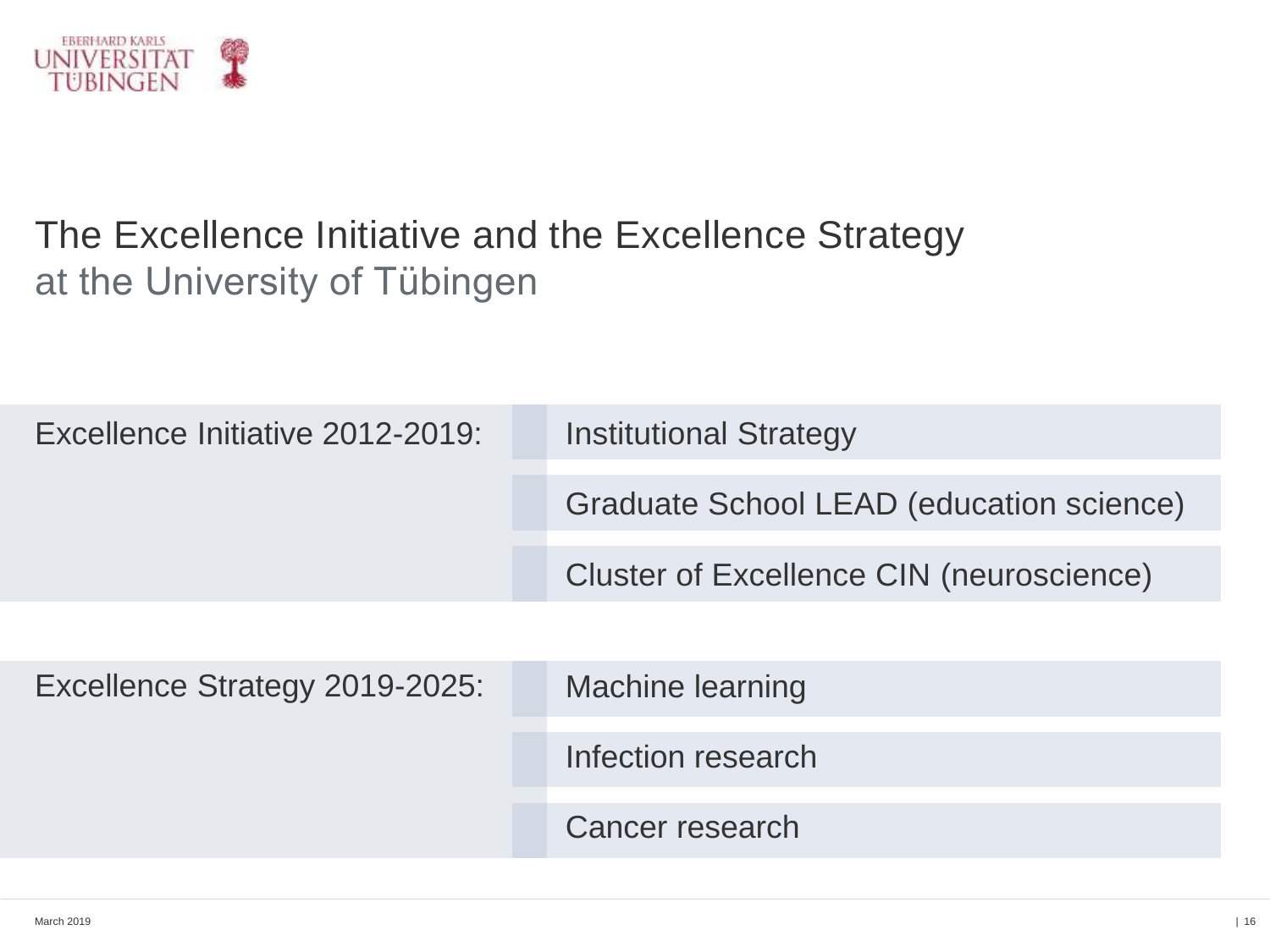

## Imprint

#### © University of Tübingen

The use of all or part of this presentation is permitted only to members of the University of Tübingen in connection with their University obligations. The entire contents of this presentation are subject to copyright. The University of Tübingen logo is a registered trademark and may not be altered or added to in any way

The photographs and other images in this presentation may not be copied or otherwise reproduced. All photographs are subject to copyright.

Photos: inga paas photography (title page, page 8); Universitätsbibliothek Tübingen (page 2, 3); Yannick Pfeifer (page 15)